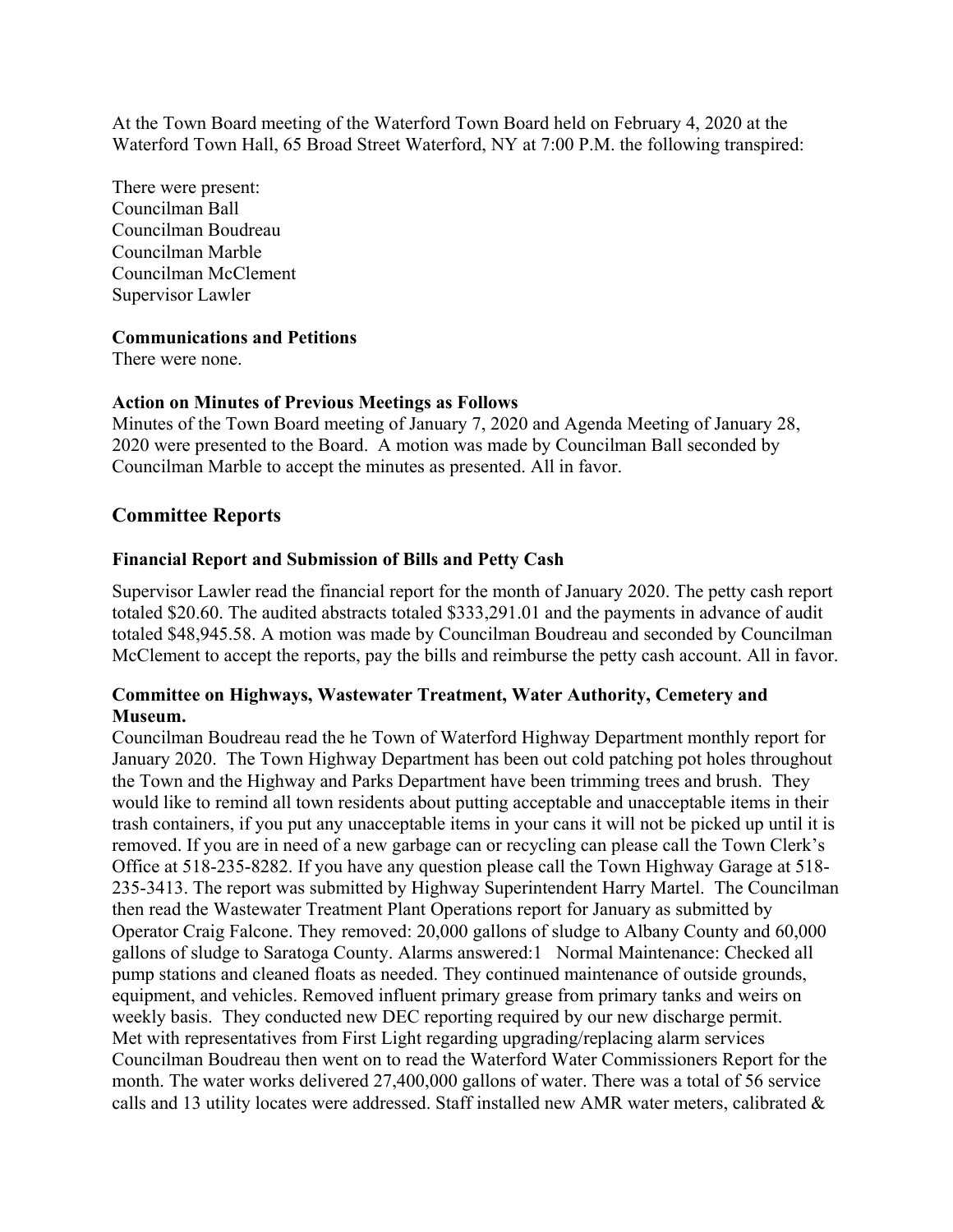maintained equipment, completed weekly safety meetings, monthly water testing and completed meter reading. Please be advised that during the winter months any support that can be provided by the community to help clear hydrants for emergency use would be appreciated.

# **Committee on Public Safety, Emergency Services, and Liaison to Village**

Councilman Ball referred the Board to the Police Department Call Type Report for January. There was a total of 362 calls; call types included 17 domestic, 7 fire, 19 EMS, 11 motor vehicle accidents, 33 animal control, 5 warrants, 27 school details. The Call by Officer Report shows 36 traffic stops. Historical data was provided by the Waterford Rescue Squad. There were 896 calls in 2019, 916 calls in 2018 and 993 calls in 2017. Transfers can affect the overall numbers for 2019. The Police Department also compiled yearly statistics. There were 4,206 calls in 2019, 3,638 calls in 2018 and 3,907 calls in 2017. Total calls by Officer is also available. Councilman Ball congratulated the officers elected at the Waterford Halfmoon Fire Department Installation Banquet; Tony Bonaventure- Chief, Chuck Kunes- Deputy Chief and Chris McMahon – Asst. Chief.

# **Committee on Veterans, Grants and Funding, Special Projects, Town Hall and Seniors**

Councilman McClement read the Senior Transportation report for January; the Grocery Bus transported 48 passengers for a total of 78 miles and the Senior Medical Van transported 39 passengers for a total of 1,249.8 miles. Please contact the Senior Center at 518-235-8500 to sign up for these services. The Seniors held their monthly meeting on January  $21<sup>st</sup>$ . The Pot Luck luncheon will be held February  $18<sup>th</sup>$ , contact the center to sign up, and let them know what dish you will be brining to share. On Tues. Feb  $11<sup>th</sup>$  there will be a trip to the Saratoga Racino, on Mon. Feb,  $24<sup>th</sup>$  the Seniors will be taking a trip to the Bennington Museum with a stop at the old Hoosick Tavern. On Mar.  $27<sup>th</sup>$  there will be a trip to HVCC for the flower show and on April  $7<sup>th</sup>$ they will be going to the Culinary Institute in Hyde Park. Anyone interested in these trips please call the center at 518-235-8500. Bocci season is almost here, it begins May  $7<sup>th</sup>$  at 6:00PM at the Eighth Street courts, call the center to sign up. The meals program runs Monday thru Friday from 10am to 1pm. For the month of January there were 25 meals served at the center and 380 meals were delivered. The center is open Monday thru Friday for various activities. The report was submitted by Director Mike Mahoney. Councilman McClement spoke of the partnership the Town is doing with Saratoga County Office for the Aging to hold a Mardi Gras Senior Expo on Feb.  $25<sup>th</sup>$  from 11am-1pm at the Senior Center. Lunch will be provided at no cost and there will be an opportunity to preview services available to seniors. No reservations are required. For more information contact the Senior Center at 518-235-8500 or the Office of the Aging at 518- 884-4996. We want to welcome those who are not already a part of the Waterford Seniors and hear from everyone a to what services could be brought in. The information will be displayed on the Town website and Facebook page.

# **Committee on Youth, Playground, Pool, Festivals, Library, WHUFSD, and Visitor Center**

Councilman Marble read the report from the Waterford Halfmoon School District: Tomorrow night there is a PTO meeting. On Friday afternoon and evening there is a game show called the Brain show at the school in the auditorium. It is a fun educational program.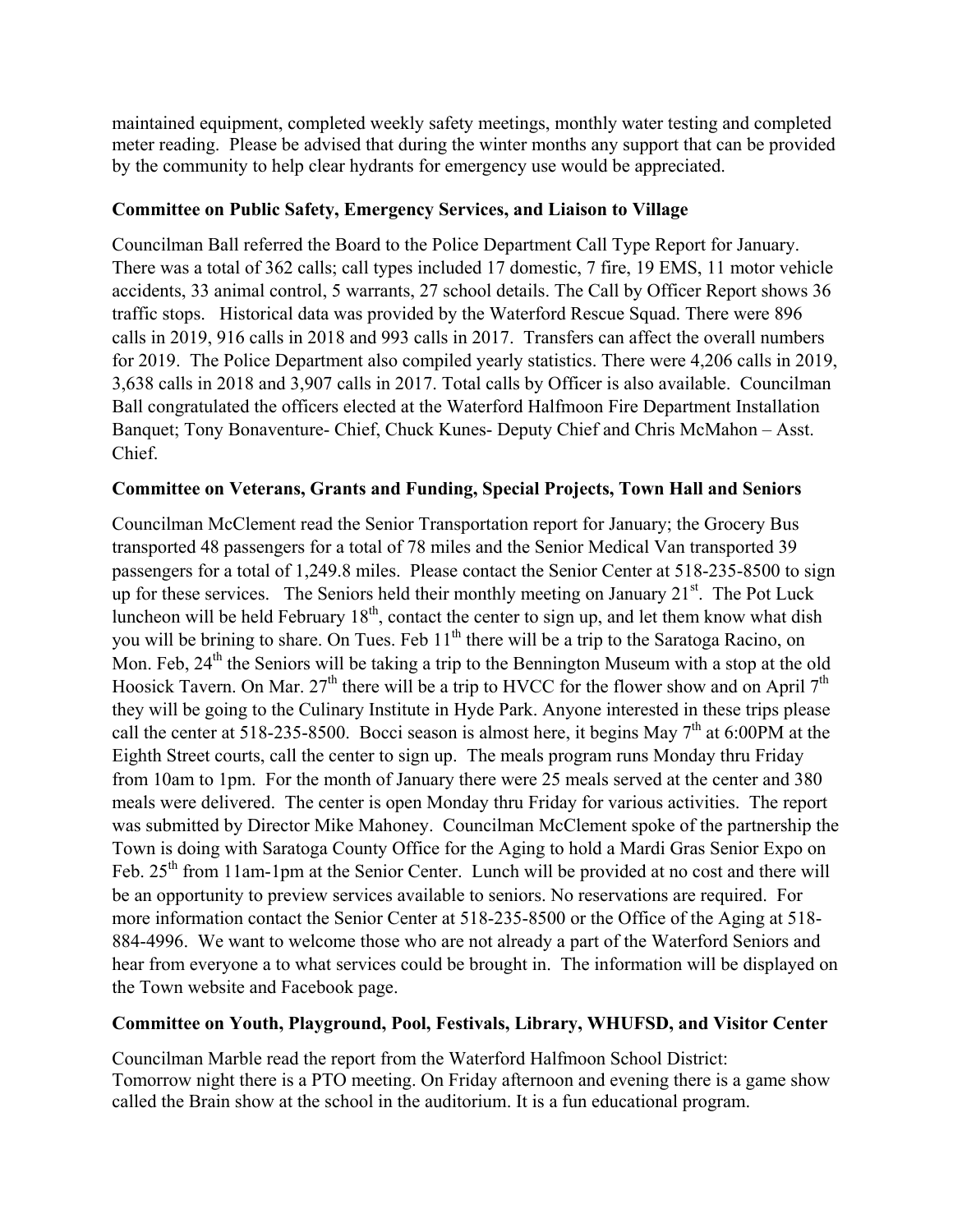There is a Sports Booster meeting on the  $10^{th}$ , BOE on the  $12^{th}$  and Kindergarten Registration on Thursday the 13<sup>th</sup>. Parents who haven't registered their child yet can get the packet at the school. Winter break is from Feb  $14<sup>th</sup> - 21<sup>st</sup>$ .

Pops concert on Tues the  $25<sup>th</sup>$  and a High School Semi Formal on Feb  $28<sup>th</sup>$ . Sports schedules are on the school website. Councilman Marble then went on to give an update on the Waterford Library. The Library has eliminated overdue fines on all children's materials, as well as all Adult Print materials. Only DVD's and Audio Books will continue to accrue overdue fines. Materials not returned or damaged will be charged a replacement cost. Weekly story time on Fridays begins at 10:30 am and Toddler time on the  $1<sup>st</sup>$  and  $3<sup>rd</sup>$  Wednesdays of the month also at 10:30 am. The knitting group meets every other Thursday evening from 6-8 pm. The next session will take place on Feb 13th. Puzzle fans can stop by and work on our community puzzle table, or check out a puzzle to work on at home. Donations of puzzles are always welcome. There is also a selection of board games to check out. The Councilman then spoke about the Town Pool. Looking towards the summer pool season: We are always accepting applications for WSI certified lifeguards. There is still time to take the Red Cross lifeguard program before we open the pool.

At the Visitor Center, plans are being made for the upcoming events. Pretty quiet time of year.

# **Supervisors Report**

Supervisor Lawler stated that he has met with representatives from both the remediation firm and engineering firm and contracts have been signed and they are guaranteed to start after many years of no progress from the EPA, to remediate the former Friedrichson Cooperage barrel site on Saratoga Avenue. The site was designated an EPA Superfund Site close to twenty years ago. The designation was important, but there was no money available at that time. The site was monitored and tested, had surface clean up performed and was fenced off. Plans are now official; work is to begin in May and last about six months. They will be excavating a significant portion of the property and dredging the Old Champlain Canal behind that area. They will be building two coffer dams as contaminates had leaked into the bed of the Old Champlain Canal. The Supervisor went on to say that he has asked for and the engineers have agreed that a community information meeting will be held prior to the work beginning. He feels they have worked out a reasonable traffic plan. The soil will be going to Michigan by truck via Saratoga Avenue. There will be no trucks from 7am-9am or 4pm-6pm. They anticipate 10 trucks a day from the site with a flag man on site. The good news is this is finally being cleaned up; the bad news is there will be an inconvenience due to the traffic. We hope to minimalize this the best way we can. We ask everyone to look for more information on this project from the Town.

### **General Orders**

### RESOLUTION # 5

**WHEREAS**, the Town Board desires to contract for lawn maintenance and leaf removal services for the Waterford Rural Cemetery;

**NOW THEREFORE BE IT RESOLVED**, that the Town Board hereby calls for bid proposals, in conformance with the bid specifications and Notice To Bidders, available at the Town Clerk's Office, which are to be received by the Town Clerk's Office, 65 Broad Street, Waterford, New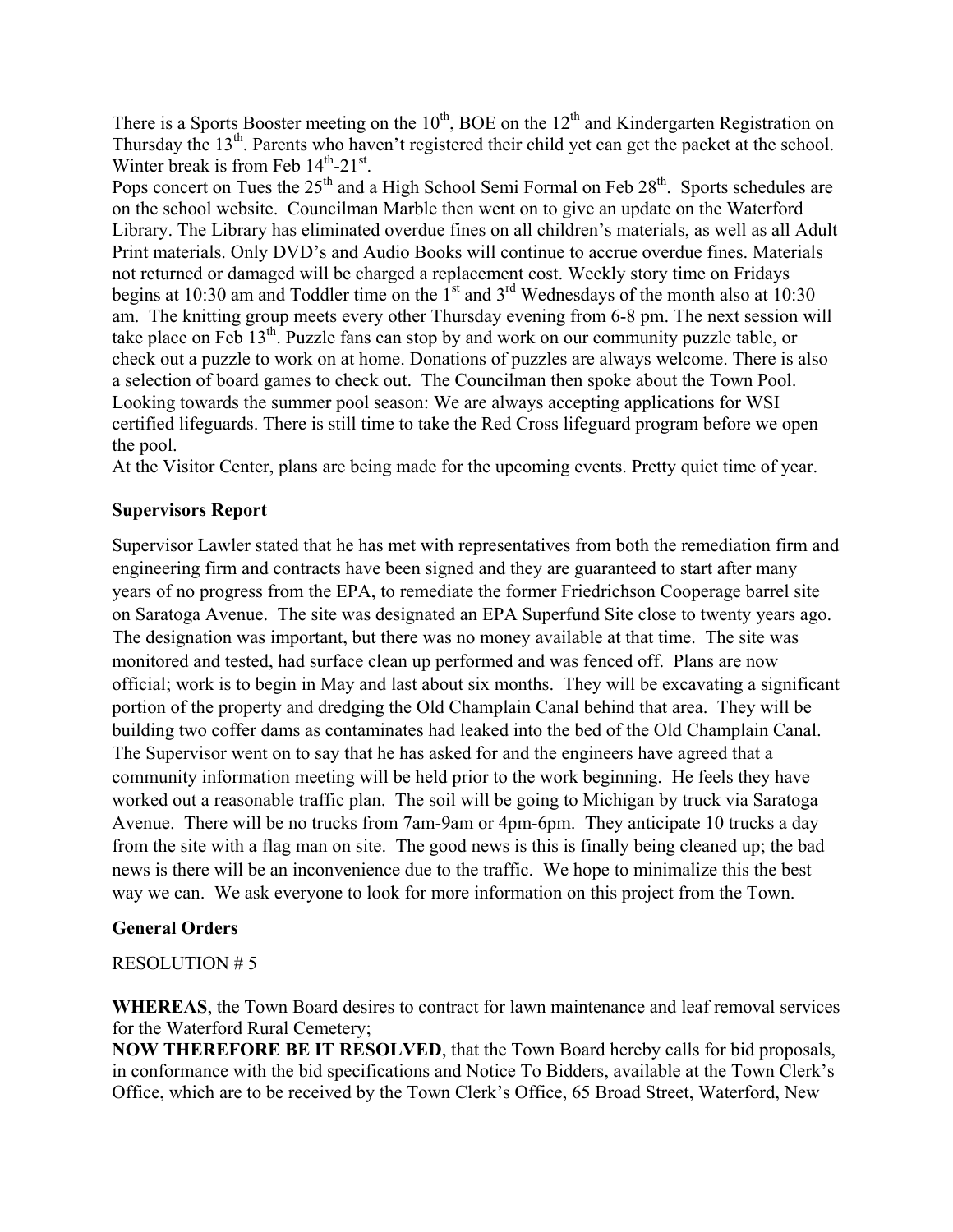York 12188 on or before the  $21<sup>st</sup>$  day of February, 2020 at 2:00 p.m., and which will be considered publicly at the following Town Board meeting on March 3, 2020.

Offered by Councilman Boudreau Seconded by Councilman Marble

Councilman Ball yes Councilman Boudreau yes Councilman Marble yes Councilman McClement yes Supervisor Lawler yes

#### RESOLUTION # 6

RESOLVED, that the property known as 79 Third Avenue, (tax id# 295.8-2-74) be changed for sewer rent purposes from a two unit to a one unit as all necessary paperwork has been submitted to the Town Clerk.

Offered by Councilman Boudreau Seconded by Councilman McClement

Councilman Ball yes Councilman Boudreau yes Councilman Marble yes Councilman McClement yes Supervisor Lawler yes

RESOLUTION # 7

RESOLVED, that the Town Board hereby accepts the following bids for equipment sold at Auctions International:

8'5" Fisher HD Plow- \$770.00

Vertex & Kenwood 2 Way Radio- \$10.00

Offered by Councilman Marble Seconded by Councilman Boudreau

Councilman Ball yes Councilman Boudreau yes Councilman Marble yes Councilman McClement yes Supervisor Lawler yes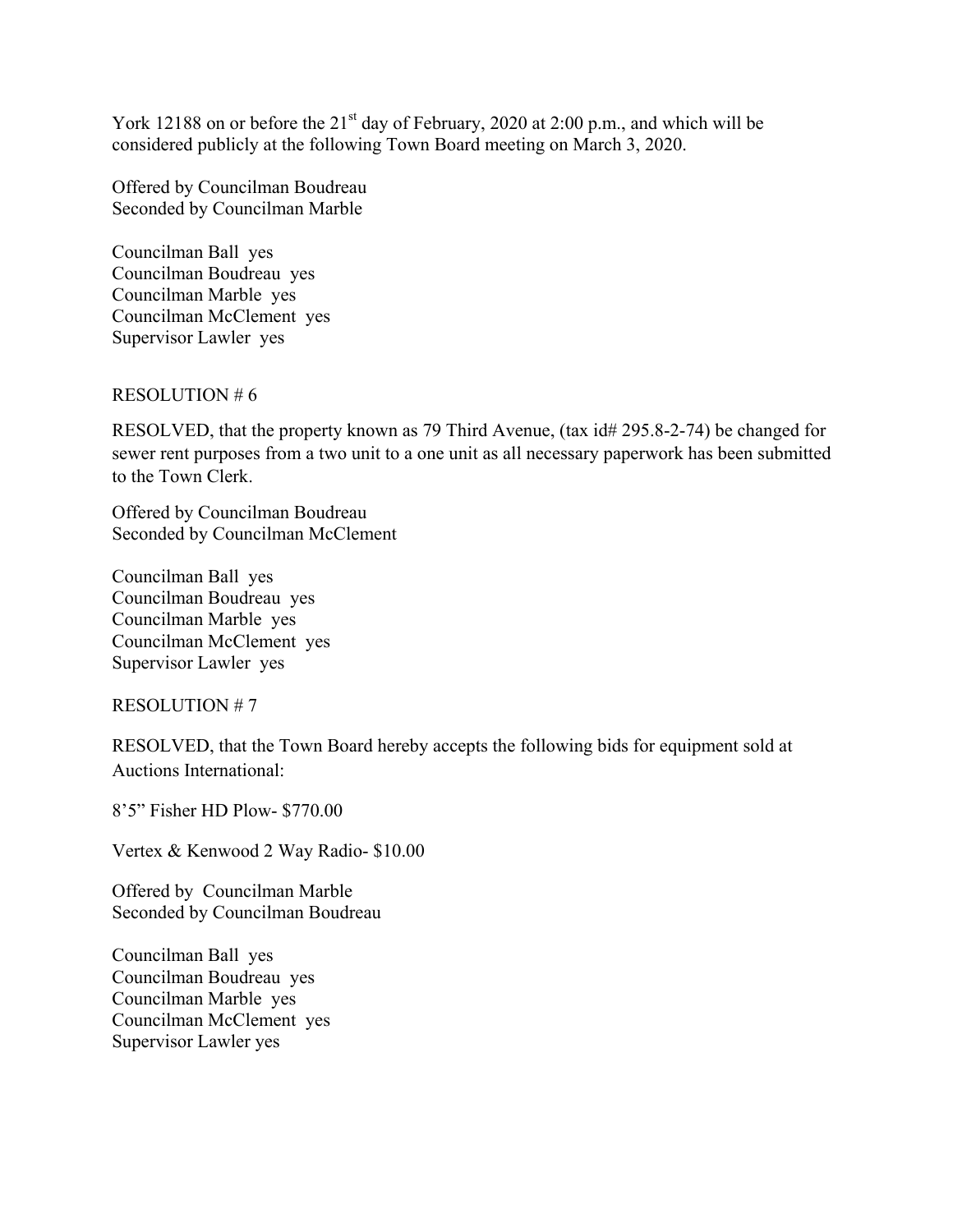#### RESOLUTION # 8

RESOLVED, that the Town Board of the Town of Waterford hereby authorizes the Town Supervisor to execute an agreement with Delaware Engineering, D.P.C for environmental monitoring at the closed Town of Waterford landfill for 2020.

Offered by Councilman Boudreau Seconded by Councilman McClement

Councilman Ball yes Councilman Boudreau yes Councilman Marble yes Councilman McClement yes Supervisor Lawler yes

RESOLUTION# 9

RESOLVED, that the Town Supervisor be and he is hereby authorized to sign an agreement with the Saratoga County Office for the Aging in an amount of \$1,168.00 for the 2020 yearly nutrition agreement.

Offered by Councilman McClement Seconded by Councilman Boudreau

Councilman Ball yes Councilman Boudreau yes Councilman Marble yes Councilman McClement yes Supervisor Lawler yes

#### RESOLUTION # 10

Be it resolved that the Town Board of the Town of Waterford hereby approves a salary increase for Patrick Kane to \$20.34 per hour effective February 12, 2020 provided that his probationary term is completed satisfactorily.

Offered by Councilman Boudreau Seconded by Councilman Marble

Councilman Ball yes Councilman Boudreau yes Councilman Marble yes Councilman McClement yes Supervisor Lawler yes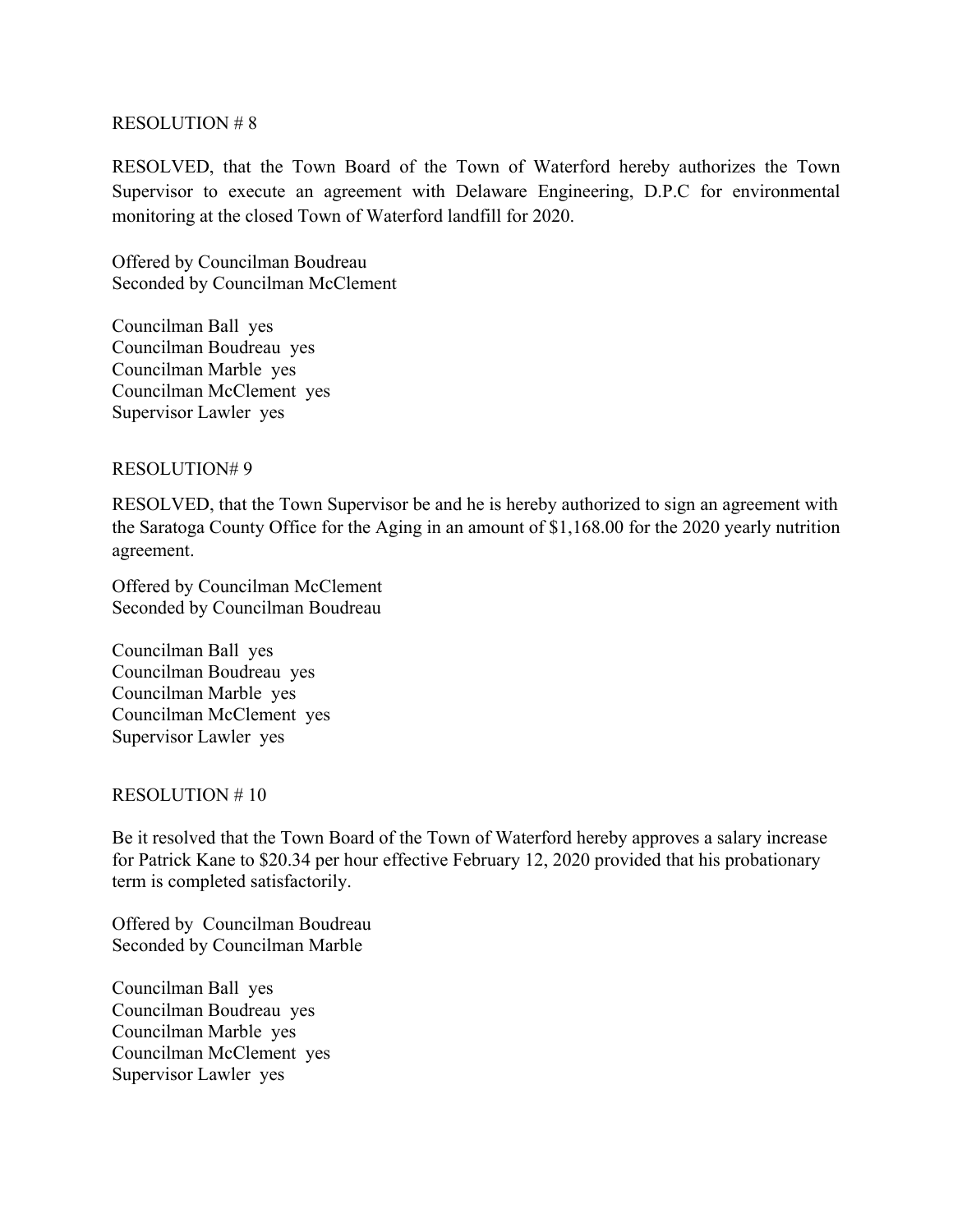### RESOLUTION # 11

RESOLVED that the Town Supervisor be and he is hereby authorized to sign a contract with Canaday Sweepers in an amount of \$6,000 for street sweeping for 2020.

Offered by Councilman Boudreau Seconded by Councilman McClement

Councilman Ball yes Councilman Boudreau yes Councilman Marble yes Councilman McClement yes Supervisor Lawler yes

RESOLUTION # 12

RESOLVED, that the Town Supervisor be and he is hereby authorized to sign a contract with Old Saratoga Associates LLC for pollution control at the Sugarloaf Pond for algae control and pondweed control for the 2020 season at a cost of \$4,200.00.

Offered by Councilman Boudreau Seconded by Councilman Marble

Councilman Ball yes Councilman Boudreau yes Councilman Marble yes Councilman McClement yes Supervisor Lawler yes

#### RESOLUTION # 13

RESOLVED, that the Supervisor be and he is hereby authorized to sign a contract with Wild Goose Chase for the year 2020.

Offered by Councilman Boudreau Seconded by Councilman McClement

Councilman Ball yes Councilman Boudreau yes Councilman Marble yes Councilman McClement yes Supervisor Lawler yes

RESOLUTION # 14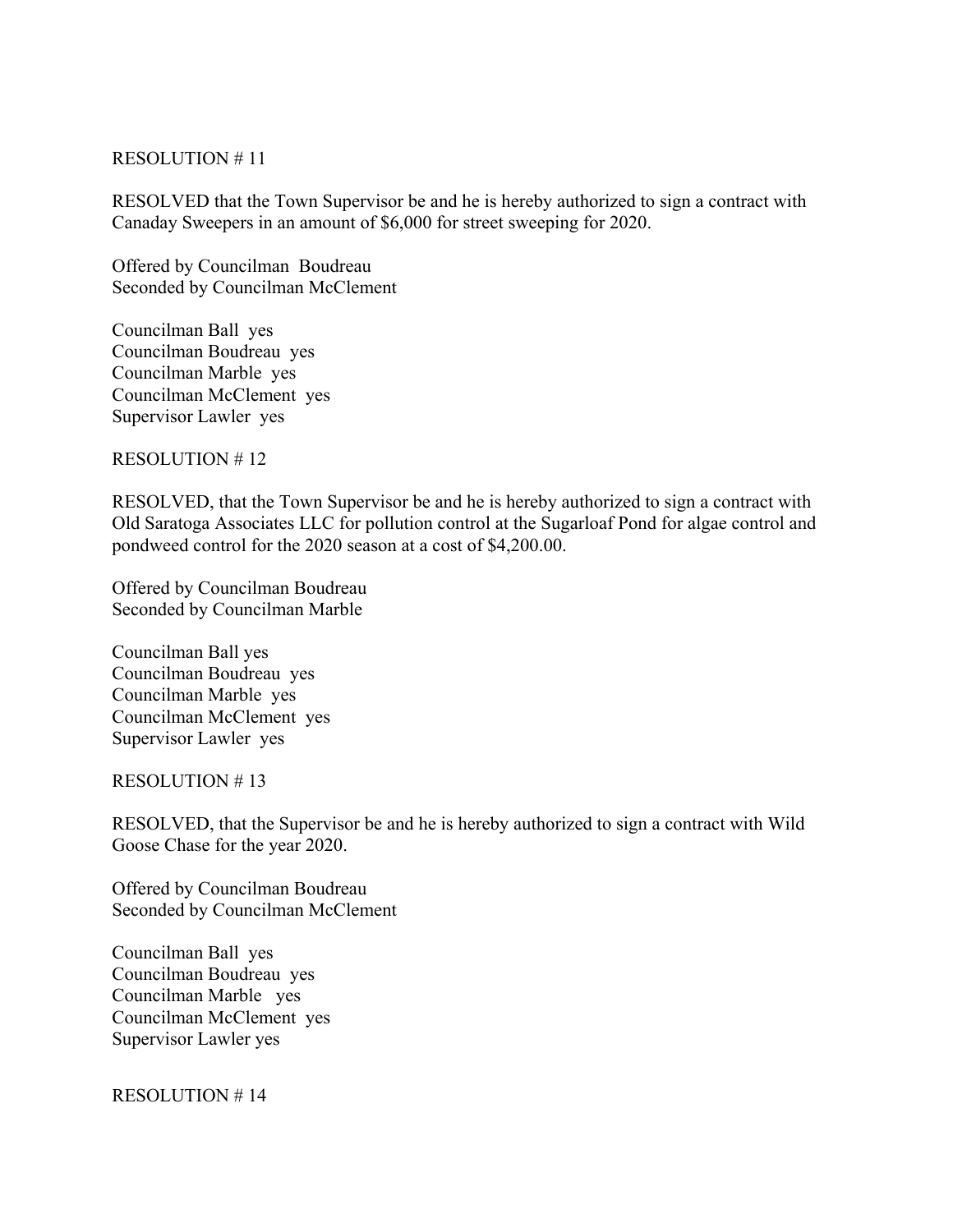WHEREAS, the State of New York has requested Town of Waterford to incorporate improvements (the "State Reverse Betterment") to Route 32 Waterford Streetscape Project-Drainage and Pavement Improvement;

NOW, THEREFORE, the Waterford Town Board, duly convened does hereby;

RESOLVE, that the Waterford Town Board hereby approves such project inclusive of the State Betterment (collectively the "Project"); and it is hereby further

RESOLVED, that the Waterford Town Board hereby authorizes the Town of Waterford pay in the first instance 100% of the costs of the Project or portions thereof; and it is further

RESOLVED, that the sum of \$470,403.00 will be appropriated and made available to cover the cost of participation in the Engineering & Construction phase of the Project; and it is further

RESOLVED, that the Supervisor of the Town of Waterford be and is hereby authorized to execute all necessary Agreements, certifications or reimbursement requests on behalf of Town of Waterford with NYSDOT in connection with the implementation of the Project, and reimbursement of the approved costs associated with the State Reverse Betterment, and it is further

RESOLVED, that a certified copy of this resolution be filed with the New York State Commissioner of Transportation by attaching it to any necessary Agreement in connection with the Project, and it is further

RESOLVED, this Resolution shall take effect immediately.

Supervisor Lawler stated that he would like to table this resolution. NYSDOT had approved the work plan for this project, authorized the plan and now they want changes. With this change request, the Town share will increase exponentially. More conversation is needed before we move forward. The Supervisor apologized for the last-minute change to this resolution, he did speak with Dave Woodin, but feels more conversation is needed. The Board was in agreement.

Resolved, that Resolution # 14 be tabled.

Offered by Councilman McClement Seconded by Councilman Boudreau

Councilman Ball yes Councilman Boudreau yes Councilman Marble yes Councilman McClement yes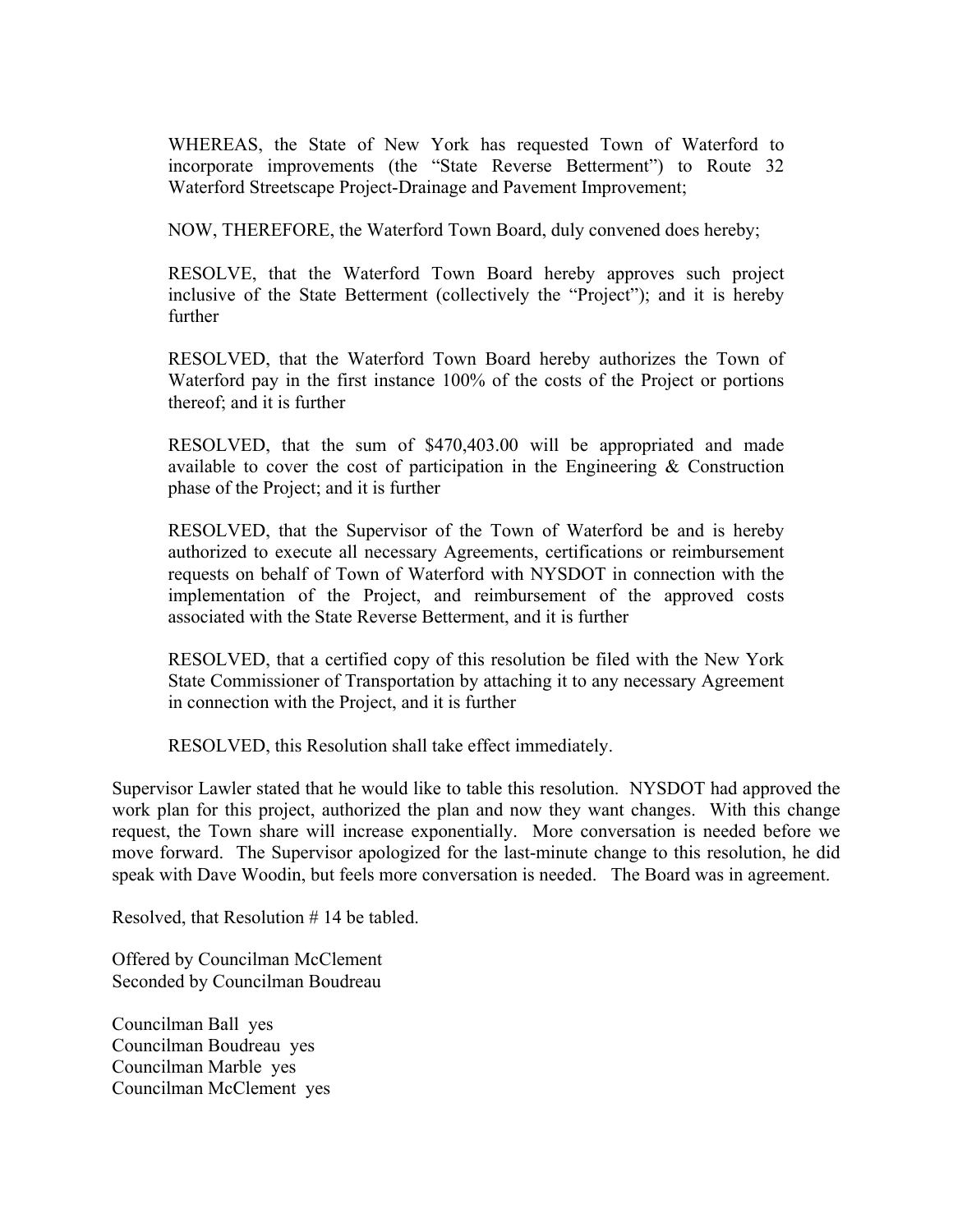Supervisor Lawler yes RESOLUTION # 15

#### **Resolution Authorizing Purchase Contract**

**WHEREAS**, subdivision 16 of the New York General Municipal Law 103 ("Piggybacking Law") permits political subdivisions to make purchases of apparatus, materials, equipment or supplies, or to contract for services related to the installation thereof, through the use of a contract let by the United States of America or any agency thereof, any state or any county or political subdivision or district therein provided that the contract has been let in a manner that constitutes competitive bidding consistent with New York State law, and is made available for use by other governmental entities; and

**WHEREAS**, the Town has previously adopted a local law authorizing purchase contracts based on lowest responsible bidder or best value contract award; and

 **WHEREAS**, the Town Board is desirous of purchasing Cured-In-Place Pipe Lining for UV cure; and

 **WHEREAS**, the County of Onondaga, New York has awarded a pricing contract to Precision Industrial Maintenance, Inc./Precision Trenchless LLC (Bid Ref.# 8714 effective July 1, 2018 through June 30, 2019 and renewed for an additional year through June 30, 2020). A copy of the County of Onondaga's bid package, including its proposal, advertisement, notice of award, specifications, pricing, etc. ("Bid Package"), is on file with the Town of Waterford Clerk's Office. The pricing contract is available to other municipal entities anywhere in New York State. See, Bid Package, "Instructions to Bidders/General Conditions" at  $\P$ 6.

**WHEREAS**, the County of Onondaga awarded the contract after issuance of a bid Proposal that was published and advertised, receipt of competitive sealed bid proposals, and award after evaluation by the county's Division of Purchase (see Bid Package); and

**WHEREAS**, the Town Board has reviewed the contract awarded by the County of Onondaga and has spoken to representatives of Precision Trenchless LLC;

**WHEREAS**, after due review and consideration, the Town Board finds that that the contract was let by a political subdivision of the United States; that the contract was made available for use by other governmental units, and that the contract was let in a manner that constitutes competitive bidding consistent with New York law, including public solicitation of the request for bid proposal, preparation of bid specifications; submission of sealed bids; and evaluation and contract award based on best value and/or lowest responsible bidder requirements; and

**WHEREAS**, the Town has utilized the services of Precision Trenchless LLC in the past and further finds that Precision Trenchless LLC is a reputable vendor; that the pricing offered is reasonable; that the pricing contract provides a cost-savings that includes minimum price discounting off the manufacturer's published list prices; and that piggybacking will provide further cost savings by reducing administrative expenses that would otherwise be incurred if the